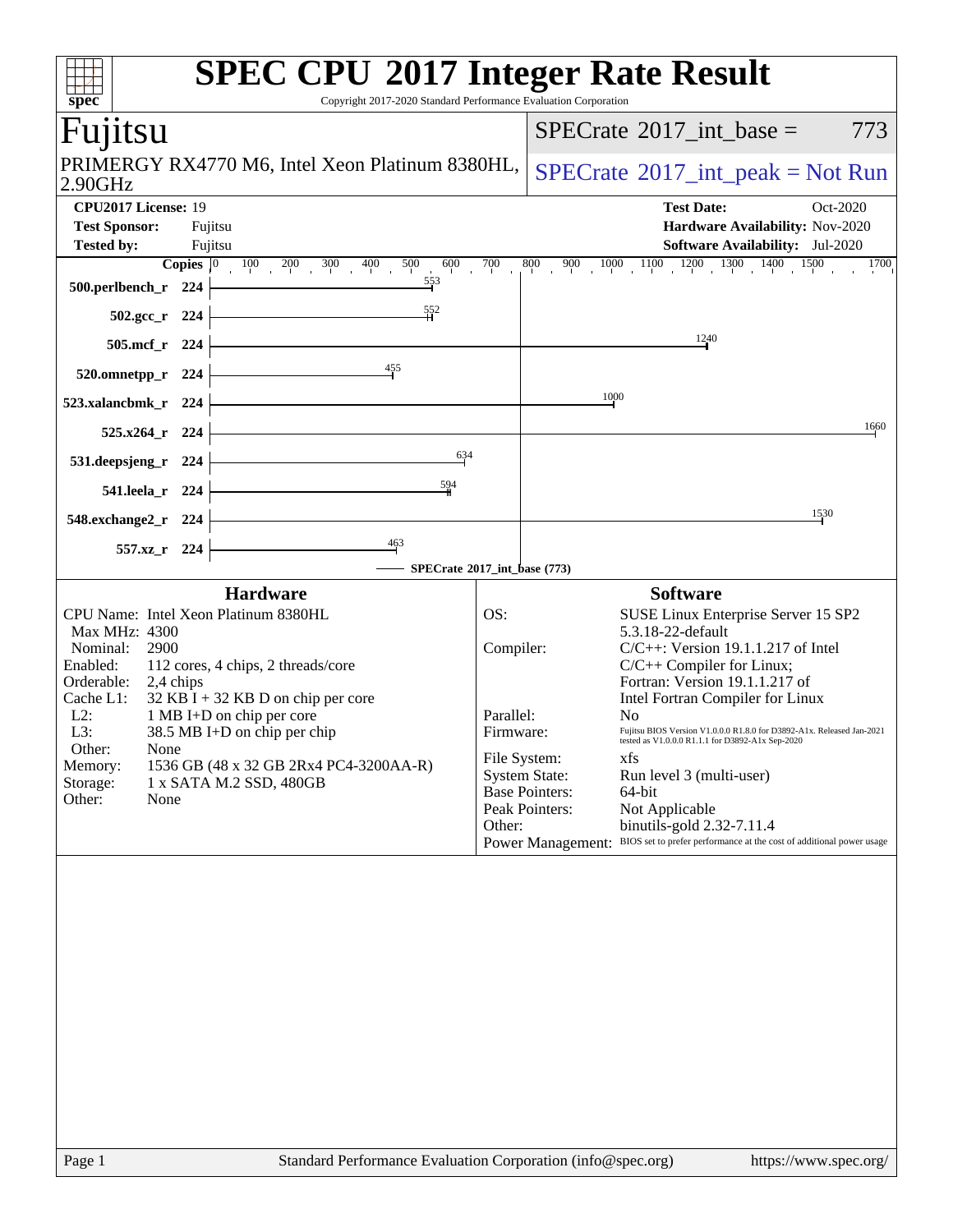Copyright 2017-2020 Standard Performance Evaluation Corporation

## Fujitsu

**[spec](http://www.spec.org/)**

2.90GHz PRIMERGY RX4770 M6, Intel Xeon Platinum 8380HL,  $SPECrate^{\circ}2017\_int\_peak = Not Run$  $SPECrate^{\circ}2017\_int\_peak = Not Run$ 

[SPECrate](http://www.spec.org/auto/cpu2017/Docs/result-fields.html#SPECrate2017intbase)<sup>®</sup>2017 int base = 773

**[CPU2017 License:](http://www.spec.org/auto/cpu2017/Docs/result-fields.html#CPU2017License)** 19 **[Test Date:](http://www.spec.org/auto/cpu2017/Docs/result-fields.html#TestDate)** Oct-2020 **[Test Sponsor:](http://www.spec.org/auto/cpu2017/Docs/result-fields.html#TestSponsor)** Fujitsu **[Hardware Availability:](http://www.spec.org/auto/cpu2017/Docs/result-fields.html#HardwareAvailability)** Nov-2020 **[Tested by:](http://www.spec.org/auto/cpu2017/Docs/result-fields.html#Testedby)** Fujitsu **[Software Availability:](http://www.spec.org/auto/cpu2017/Docs/result-fields.html#SoftwareAvailability)** Jul-2020

## **[Results Table](http://www.spec.org/auto/cpu2017/Docs/result-fields.html#ResultsTable)**

|                                                     | <b>Base</b>   |                |       |                | <b>Peak</b> |                |       |               |                |              |                |              |                |              |
|-----------------------------------------------------|---------------|----------------|-------|----------------|-------------|----------------|-------|---------------|----------------|--------------|----------------|--------------|----------------|--------------|
| <b>Benchmark</b>                                    | <b>Copies</b> | <b>Seconds</b> | Ratio | <b>Seconds</b> | Ratio       | <b>Seconds</b> | Ratio | <b>Copies</b> | <b>Seconds</b> | <b>Ratio</b> | <b>Seconds</b> | <b>Ratio</b> | <b>Seconds</b> | <b>Ratio</b> |
| 500.perlbench_r                                     | 224           | 645            | 553   | 645            | 553         | 647            | 551   |               |                |              |                |              |                |              |
| $502.\text{sec}$                                    | 224           | 574            | 552   | 573            | 554         | 586            | 541   |               |                |              |                |              |                |              |
| 505.mcf r                                           | 224           | 293            | 1230  | 292            | 1240        | 293            | 1240  |               |                |              |                |              |                |              |
| 520.omnetpp_r                                       | 224           | 645            | 455   | 645            | 456         | 648            | 454   |               |                |              |                |              |                |              |
| 523.xalancbmk r                                     | 224           | 236            | 1000  | 235            | 1010        | 236            | 1000  |               |                |              |                |              |                |              |
| 525.x264 r                                          | 224           | 237            | 1660  | 237            | 1660        | 237            | 1660  |               |                |              |                |              |                |              |
| $531.$ deepsjeng $_r$                               | 224           | 405            | 634   | 405            | 634         | 405            | 634   |               |                |              |                |              |                |              |
| 541.leela r                                         | 224           | 628            | 591   | 625            | 594         | 620            | 599   |               |                |              |                |              |                |              |
| 548.exchange2_r                                     | 224           | 385            | 1530  | 385            | 1530        | 385            | 1520  |               |                |              |                |              |                |              |
| $557.xz$ _r                                         | 224           | 523            | 463   | 523            | 463         | 523            | 463   |               |                |              |                |              |                |              |
| $SPECrate^{\circ}2017\_int\_base =$<br>773          |               |                |       |                |             |                |       |               |                |              |                |              |                |              |
| $SPECrate^{\circ}2017$ int peak =<br><b>Not Run</b> |               |                |       |                |             |                |       |               |                |              |                |              |                |              |

Results appear in the [order in which they were run](http://www.spec.org/auto/cpu2017/Docs/result-fields.html#RunOrder). Bold underlined text [indicates a median measurement](http://www.spec.org/auto/cpu2017/Docs/result-fields.html#Median).

## **[Compiler Notes](http://www.spec.org/auto/cpu2017/Docs/result-fields.html#CompilerNotes)**

The inconsistent Compiler version information under Compiler Version section is due to a discrepancy in Intel Compiler. The correct version of C/C++ compiler is: Version 19.1.1.217 Build 20200306 Compiler for Linux The correct version of Fortran compiler is: Version 19.1.1.217 Build 20200306 Compiler for Linux

## **[Submit Notes](http://www.spec.org/auto/cpu2017/Docs/result-fields.html#SubmitNotes)**

 The numactl mechanism was used to bind copies to processors. The config file option 'submit' was used to generate numactl commands to bind each copy to a specific processor. For details, please see the config file.

## **[Operating System Notes](http://www.spec.org/auto/cpu2017/Docs/result-fields.html#OperatingSystemNotes)**

 Stack size set to unlimited using "ulimit -s unlimited" Kernel Boot Parameter set with : nohz\_full=1-223 echo 15000000 > /proc/sys/kernel/sched\_min\_granularity\_ns

## **[Environment Variables Notes](http://www.spec.org/auto/cpu2017/Docs/result-fields.html#EnvironmentVariablesNotes)**

```
Environment variables set by runcpu before the start of the run:
LD_LIBRARY_PATH =
      "/home/Benchmark/speccpu2017/lib/intel64:/home/Benchmark/speccpu2017/lib
      /ia32:/home/Benchmark/speccpu2017/je5.0.1-32"
MALLOC_CONF = "retain:true"
```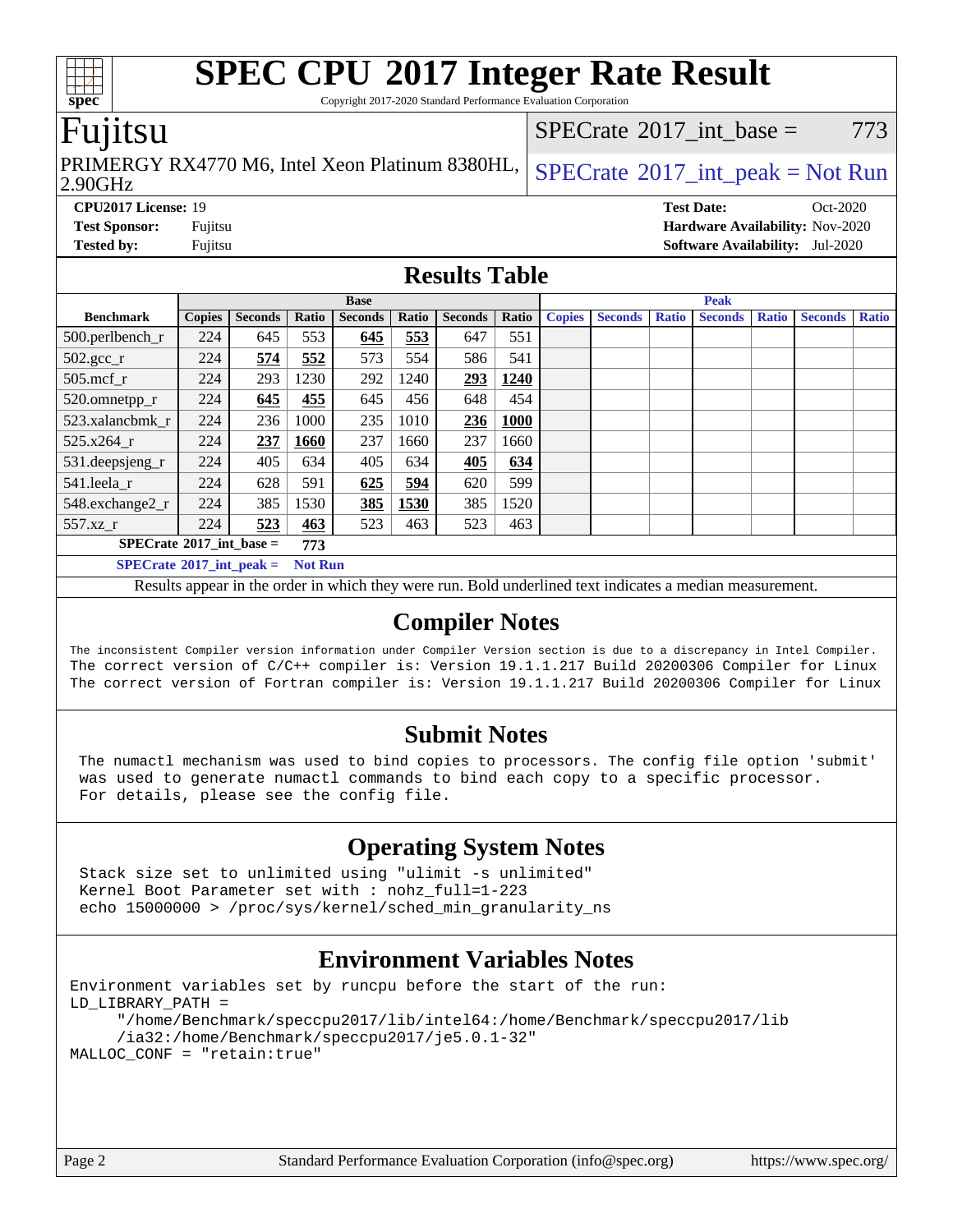Copyright 2017-2020 Standard Performance Evaluation Corporation

## Fujitsu

**[spec](http://www.spec.org/)**

2.90GHz PRIMERGY RX4770 M6, Intel Xeon Platinum 8380HL,  $SPECrate^{\circ}2017$  $SPECrate^{\circ}2017$  int peak = Not Run

rpm -i --nodeps bunutils-gold-xxxx.rpm

[SPECrate](http://www.spec.org/auto/cpu2017/Docs/result-fields.html#SPECrate2017intbase)<sup>®</sup>2017 int base =  $773$ 

**[CPU2017 License:](http://www.spec.org/auto/cpu2017/Docs/result-fields.html#CPU2017License)** 19 **[Test Date:](http://www.spec.org/auto/cpu2017/Docs/result-fields.html#TestDate)** Oct-2020 **[Test Sponsor:](http://www.spec.org/auto/cpu2017/Docs/result-fields.html#TestSponsor)** Fujitsu **[Hardware Availability:](http://www.spec.org/auto/cpu2017/Docs/result-fields.html#HardwareAvailability)** Nov-2020 **[Tested by:](http://www.spec.org/auto/cpu2017/Docs/result-fields.html#Testedby)** Fujitsu **[Software Availability:](http://www.spec.org/auto/cpu2017/Docs/result-fields.html#SoftwareAvailability)** Jul-2020

### **[General Notes](http://www.spec.org/auto/cpu2017/Docs/result-fields.html#GeneralNotes)**

 Binaries compiled on a system with 4x Intel Xeon Platinum 8380HL CPU + 1536GB RAM memory using SUSE Linux Enterprise Server 15 SP2 Transparent Huge Pages enabled by default Prior to runcpu invocation Filesystem page cache synced and cleared with: sync; echo 3> /proc/sys/vm/drop\_caches runcpu command invoked through numactl i.e.: numactl --interleave=all runcpu <etc> NA: The test sponsor attests, as of date of publication, that CVE-2017-5754 (Meltdown) is mitigated in the system as tested and documented. Yes: The test sponsor attests, as of date of publication, that CVE-2017-5753 (Spectre variant 1) is mitigated in the system as tested and documented. Yes: The test sponsor attests, as of date of publication, that CVE-2017-5715 (Spectre variant 2) is mitigated in the system as tested and documented. binutils-gold, an ELF linker package available from <https://software.opensuse.org/package/binutils-gold> as follows: - Click "Show bunutils-gold for other distributions" - Click "Show community packages" of SUSE SLE-15-SP2 - Click "Expert Download" selecting package corresponding to 2.32 release identified by "home:gabrielftg:ulp-preview" - Click "Grab binary packages directly" - Click "binutils-gold-xxxx.rpm" package was installed with rpm command i.e.:

## **[Platform Notes](http://www.spec.org/auto/cpu2017/Docs/result-fields.html#PlatformNotes)**

 BIOS configuration: DCU Streamer Prefetcher = Disabled Intel Virtualization Technology = Disabled Utilization Profile = Unbalanced Stale AtoS = Disabled LLC Deadline Alloc = Disabled XPT Prefetch = Enabled Patrol Scrub = Enabled SNC = Enabled FAN Control = Full Sysinfo program /home/Benchmark/speccpu2017/bin/sysinfo Rev: r6365 of 2019-08-21 295195f888a3d7edb1e6e46a485a0011 running on localhost Sat Oct 17 11:49:09 2020 SUT (System Under Test) info as seen by some common utilities. For more information on this section, see <https://www.spec.org/cpu2017/Docs/config.html#sysinfo> From /proc/cpuinfo

**(Continued on next page)**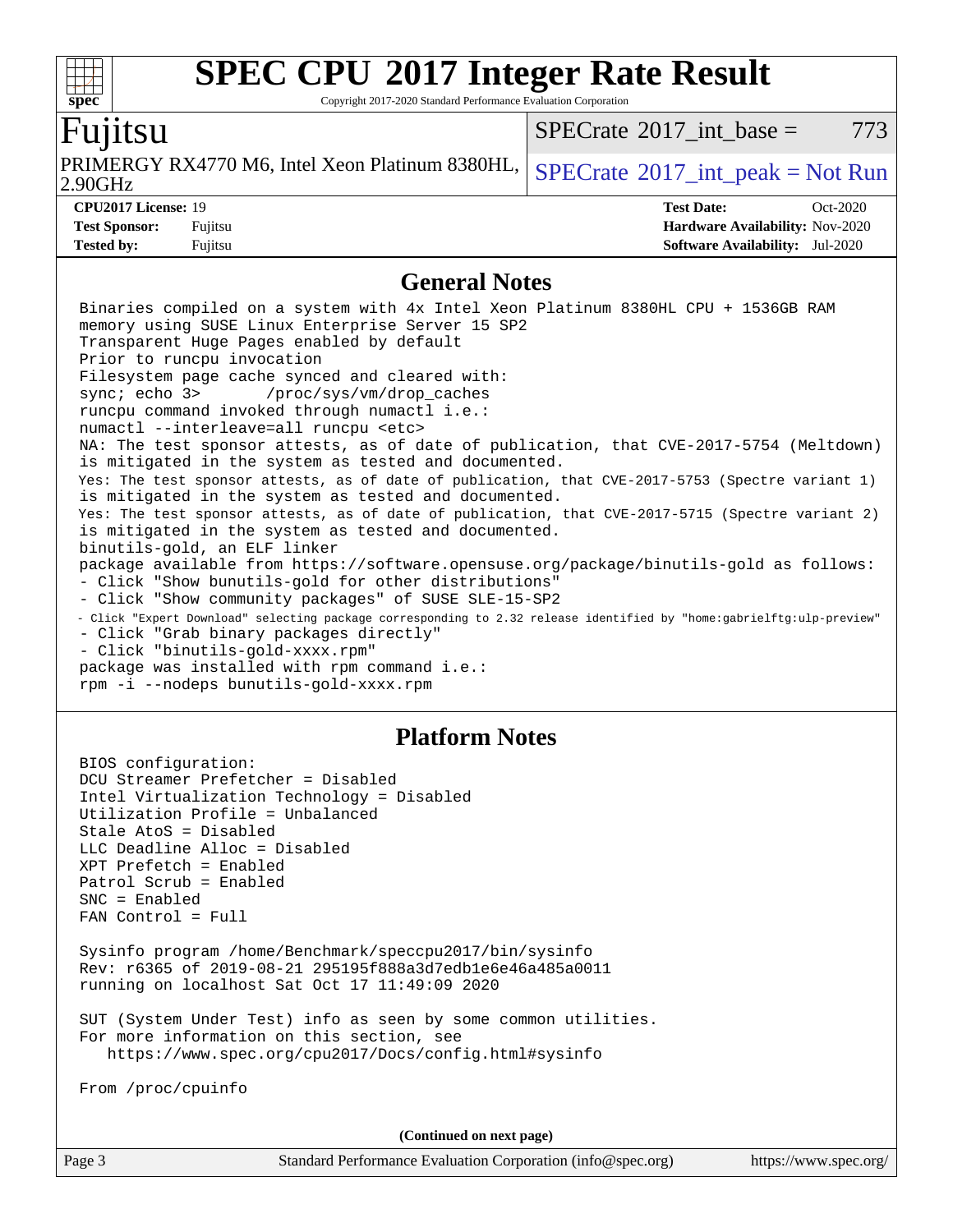Copyright 2017-2020 Standard Performance Evaluation Corporation

# Fujitsu

**[spec](http://www.spec.org/)**

 $\begin{matrix} \begin{matrix} \text{+} \text{+} \text{+} \text{+} \end{matrix} \end{matrix}$ 

2.90GHz PRIMERGY RX4770 M6, Intel Xeon Platinum 8380HL,  $SPECrate^{\circ}2017\_int\_peak = Not Run$  $SPECrate^{\circ}2017\_int\_peak = Not Run$ 

 $SPECTate@2017_int\_base = 773$ 

**[CPU2017 License:](http://www.spec.org/auto/cpu2017/Docs/result-fields.html#CPU2017License)** 19 **[Test Date:](http://www.spec.org/auto/cpu2017/Docs/result-fields.html#TestDate)** Oct-2020 **[Test Sponsor:](http://www.spec.org/auto/cpu2017/Docs/result-fields.html#TestSponsor)** Fujitsu **[Hardware Availability:](http://www.spec.org/auto/cpu2017/Docs/result-fields.html#HardwareAvailability)** Nov-2020 **[Tested by:](http://www.spec.org/auto/cpu2017/Docs/result-fields.html#Testedby)** Fujitsu **[Software Availability:](http://www.spec.org/auto/cpu2017/Docs/result-fields.html#SoftwareAvailability)** Jul-2020

### **[Platform Notes \(Continued\)](http://www.spec.org/auto/cpu2017/Docs/result-fields.html#PlatformNotes)**

| 4 "physical id"s (chips)     | model name: $Intel(R)$ Xeon(R) Platinum 8380HL CPU @ 2.90GHz                        |                       |  |  |  |
|------------------------------|-------------------------------------------------------------------------------------|-----------------------|--|--|--|
| 224 "processors"             |                                                                                     |                       |  |  |  |
|                              | cores, siblings (Caution: counting these is hw and system dependent. The following  |                       |  |  |  |
|                              | excerpts from /proc/cpuinfo might not be reliable. Use with caution.)               |                       |  |  |  |
| cpu cores : 28               |                                                                                     |                       |  |  |  |
| siblings : 56                |                                                                                     |                       |  |  |  |
|                              | physical 0: cores 0 1 2 3 4 5 6 8 9 10 11 12 13 14 16 17 18 19 20 21 22 24 25 26 27 |                       |  |  |  |
| 28 29 30                     |                                                                                     |                       |  |  |  |
| 28 29 30                     | physical 1: cores 0 1 2 3 4 5 6 8 9 10 11 12 13 14 16 17 18 19 20 21 22 24 25 26 27 |                       |  |  |  |
| 28 29 30                     | physical 2: cores 0 1 2 3 4 5 6 8 9 10 11 12 13 14 16 17 18 19 20 21 22 24 25 26 27 |                       |  |  |  |
| 28 29 30                     | physical 3: cores 0 1 2 3 4 5 6 8 9 10 11 12 13 14 16 17 18 19 20 21 22 24 25 26 27 |                       |  |  |  |
| From 1scpu:                  |                                                                                     |                       |  |  |  |
| Architecture:                | x86_64                                                                              |                       |  |  |  |
| $CPU$ op-mode( $s$ ):        | $32$ -bit, $64$ -bit                                                                |                       |  |  |  |
| Byte Order:                  | Little Endian                                                                       |                       |  |  |  |
| Address sizes:               | 46 bits physical, 48 bits virtual                                                   |                       |  |  |  |
| CPU(s):                      | 224                                                                                 |                       |  |  |  |
| On-line CPU(s) list: $0-223$ |                                                                                     |                       |  |  |  |
| Thread( $s$ ) per core:      | 2                                                                                   |                       |  |  |  |
| $Core(s)$ per socket:        | 28                                                                                  |                       |  |  |  |
| Socket(s):                   | $\overline{4}$                                                                      |                       |  |  |  |
| NUMA $node(s):$              | 8                                                                                   |                       |  |  |  |
| Vendor ID:                   | GenuineIntel                                                                        |                       |  |  |  |
| CPU family:                  | 6                                                                                   |                       |  |  |  |
| Model:                       | 85                                                                                  |                       |  |  |  |
| Model name:                  | Intel(R) Xeon(R) Platinum 8380HL CPU @ 2.90GHz                                      |                       |  |  |  |
| Stepping:                    | 11                                                                                  |                       |  |  |  |
| CPU MHz:<br>CPU max MHz:     | 1000.015<br>4300.0000                                                               |                       |  |  |  |
| CPU min MHz:                 | 1000.0000                                                                           |                       |  |  |  |
| BogoMIPS:                    | 5800.00                                                                             |                       |  |  |  |
| Virtualization:              | $VT - x$                                                                            |                       |  |  |  |
| L1d cache:                   | 32K                                                                                 |                       |  |  |  |
| Lli cache:                   | 32K                                                                                 |                       |  |  |  |
| L2 cache:                    | 1024K                                                                               |                       |  |  |  |
| $L3$ cache:                  | 39424K                                                                              |                       |  |  |  |
| NUMA $node0$ $CPU(s)$ :      | 0-3, 7-9, 14-17, 21-23, 112-115, 119-121, 126-129, 133-135                          |                       |  |  |  |
| NUMA nodel CPU(s):           | 4-6, 10-13, 18-20, 24-27, 116-118, 122-125, 130-132, 136-139                        |                       |  |  |  |
| NUMA node2 CPU(s):           | 28-31, 35-37, 42-45, 49-51, 140-143, 147-149, 154-157, 161-163                      |                       |  |  |  |
| NUMA $node3$ CPU $(s)$ :     | 32-34, 38-41, 46-48, 52-55, 144-146, 150-153, 158-160, 164-167                      |                       |  |  |  |
| NUMA $node4$ CPU $(s)$ :     | 56-59, 63-65, 70-73, 77-79, 168-171, 175-177, 182-185, 189-191                      |                       |  |  |  |
| NUMA node5 CPU(s):           | 60-62, 66-69, 74-76, 80-83, 172-174, 178-181, 186-188, 192-195                      |                       |  |  |  |
| (Continued on next page)     |                                                                                     |                       |  |  |  |
|                              |                                                                                     |                       |  |  |  |
| Page 4                       | Standard Performance Evaluation Corporation (info@spec.org)                         | https://www.spec.org/ |  |  |  |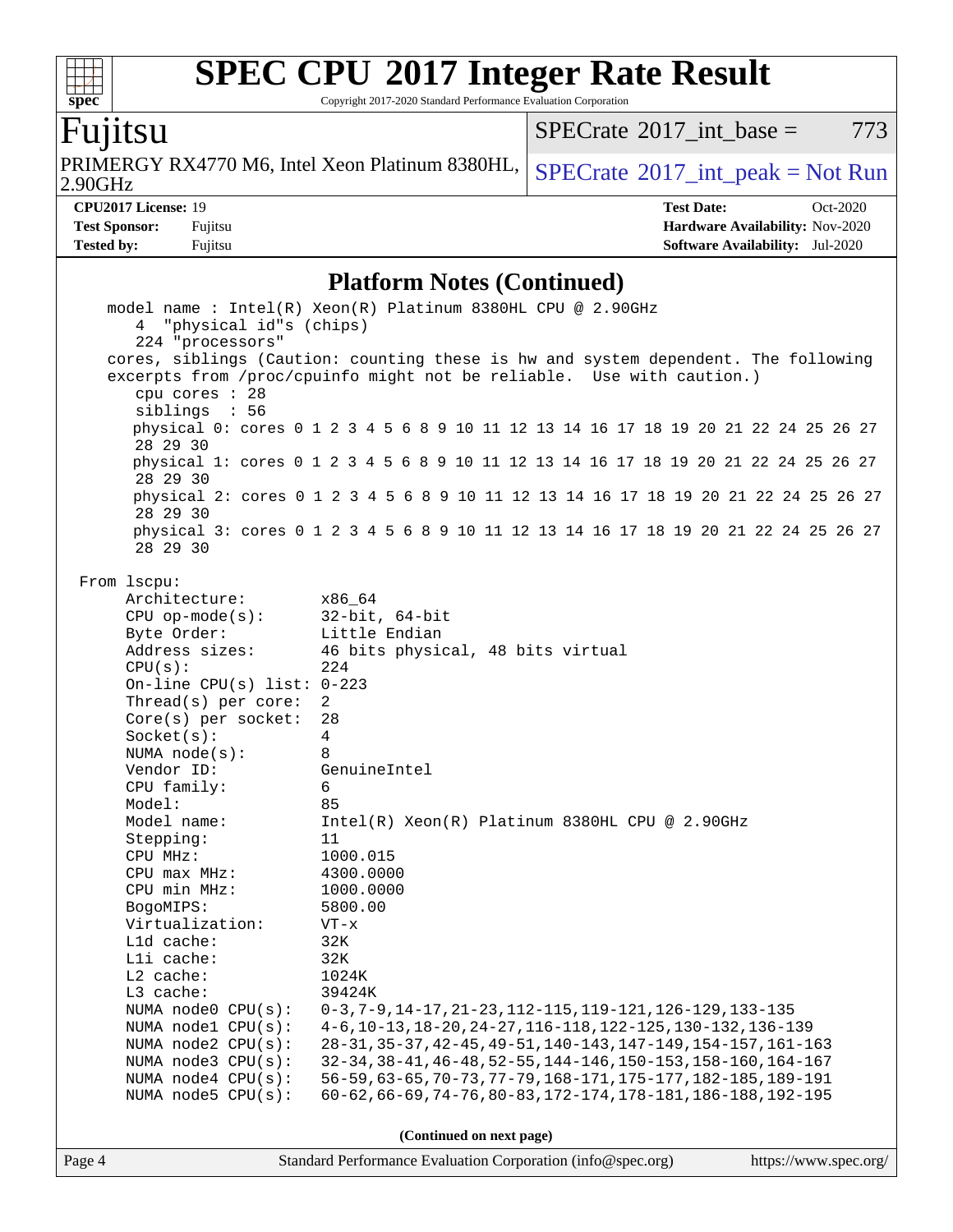Copyright 2017-2020 Standard Performance Evaluation Corporation

## `untsu

**[spec](http://www.spec.org/)**

 $+\!\!+\!\!$ 

2.90GHz PRIMERGY RX4770 M6, Intel Xeon Platinum 8380HL,  $SPECrate^{\circ}2017\_int\_peak = Not Run$  $SPECrate^{\circ}2017\_int\_peak = Not Run$ 

 $SPECTate@2017$  int base = 773

**[CPU2017 License:](http://www.spec.org/auto/cpu2017/Docs/result-fields.html#CPU2017License)** 19 **[Test Date:](http://www.spec.org/auto/cpu2017/Docs/result-fields.html#TestDate)** Oct-2020 **[Test Sponsor:](http://www.spec.org/auto/cpu2017/Docs/result-fields.html#TestSponsor)** Fujitsu **[Hardware Availability:](http://www.spec.org/auto/cpu2017/Docs/result-fields.html#HardwareAvailability)** Nov-2020 **[Tested by:](http://www.spec.org/auto/cpu2017/Docs/result-fields.html#Testedby)** Fujitsu **[Software Availability:](http://www.spec.org/auto/cpu2017/Docs/result-fields.html#SoftwareAvailability)** Jul-2020

### **[Platform Notes \(Continued\)](http://www.spec.org/auto/cpu2017/Docs/result-fields.html#PlatformNotes)**

 NUMA node6 CPU(s): 84-87,91-93,98-101,105-107,196-199,203-205,210-213,217-219 NUMA node7 CPU(s): 88-90,94-97,102-104,108-111,200-202,206-209,214-216,220-223 Flags: fpu vme de pse tsc msr pae mce cx8 apic sep mtrr pge mca cmov pat pse36 clflush dts acpi mmx fxsr sse sse2 ss ht tm pbe syscall nx pdpe1gb rdtscp lm constant\_tsc art arch\_perfmon pebs bts rep\_good nopl xtopology nonstop\_tsc cpuid aperfmperf pni pclmulqdq dtes64 monitor ds\_cpl vmx smx est tm2 ssse3 sdbg fma cx16 xtpr pdcm pcid dca sse4\_1 sse4\_2 x2apic movbe popcnt tsc\_deadline\_timer aes xsave avx f16c rdrand lahf\_lm abm 3dnowprefetch cpuid\_fault epb cat\_l3 cdp\_l3 invpcid\_single intel\_ppin ssbd mba ibrs ibpb stibp ibrs\_enhanced tpr\_shadow vnmi flexpriority ept vpid ept\_ad fsgsbase tsc\_adjust bmi1 hle avx2 smep bmi2 erms invpcid rtm cqm mpx rdt\_a avx512f avx512dq rdseed adx smap clflushopt clwb intel\_pt avx512cd avx512bw avx512vl xsaveopt xsavec xgetbv1 xsaves cqm\_llc cqm\_occup\_llc cqm\_mbm\_total cqm\_mbm\_local avx512\_bf16 dtherm ida arat pln pts hwp hwp\_act\_window hwp\_epp hwp\_pkg\_req pku ospke avx512\_vnni md\_clear flush\_l1d arch\_capabilities /proc/cpuinfo cache data cache size : 39424 KB From numactl --hardware WARNING: a numactl 'node' might or might not correspond to a physical chip. available: 8 nodes (0-7) node 0 cpus: 0 1 2 3 7 8 9 14 15 16 17 21 22 23 112 113 114 115 119 120 121 126 127 128 129 133 134 135 node 0 size: 192127 MB node 0 free: 191539 MB node 1 cpus: 4 5 6 10 11 12 13 18 19 20 24 25 26 27 116 117 118 122 123 124 125 130 131 132 136 137 138 139 node 1 size: 193529 MB node 1 free: 193242 MB node 2 cpus: 28 29 30 31 35 36 37 42 43 44 45 49 50 51 140 141 142 143 147 148 149 154 155 156 157 161 162 163 node 2 size: 193529 MB node 2 free: 193366 MB node 3 cpus: 32 33 34 38 39 40 41 46 47 48 52 53 54 55 144 145 146 150 151 152 153 158 159 160 164 165 166 167 node 3 size: 193529 MB node 3 free: 193259 MB node 4 cpus: 56 57 58 59 63 64 65 70 71 72 73 77 78 79 168 169 170 171 175 176 177 182 183 184 185 189 190 191 node 4 size: 193529 MB node 4 free: 193337 MB node 5 cpus: 60 61 62 66 67 68 69 74 75 76 80 81 82 83 172 173 174 178 179 180 181 186 187 188 192 193 194 195 node 5 size: 193529 MB node 5 free: 193346 MB node 6 cpus: 84 85 86 87 91 92 93 98 99 100 101 105 106 107 196 197 198 199 203 204 205 210 211 212 213 217 218 219

**(Continued on next page)**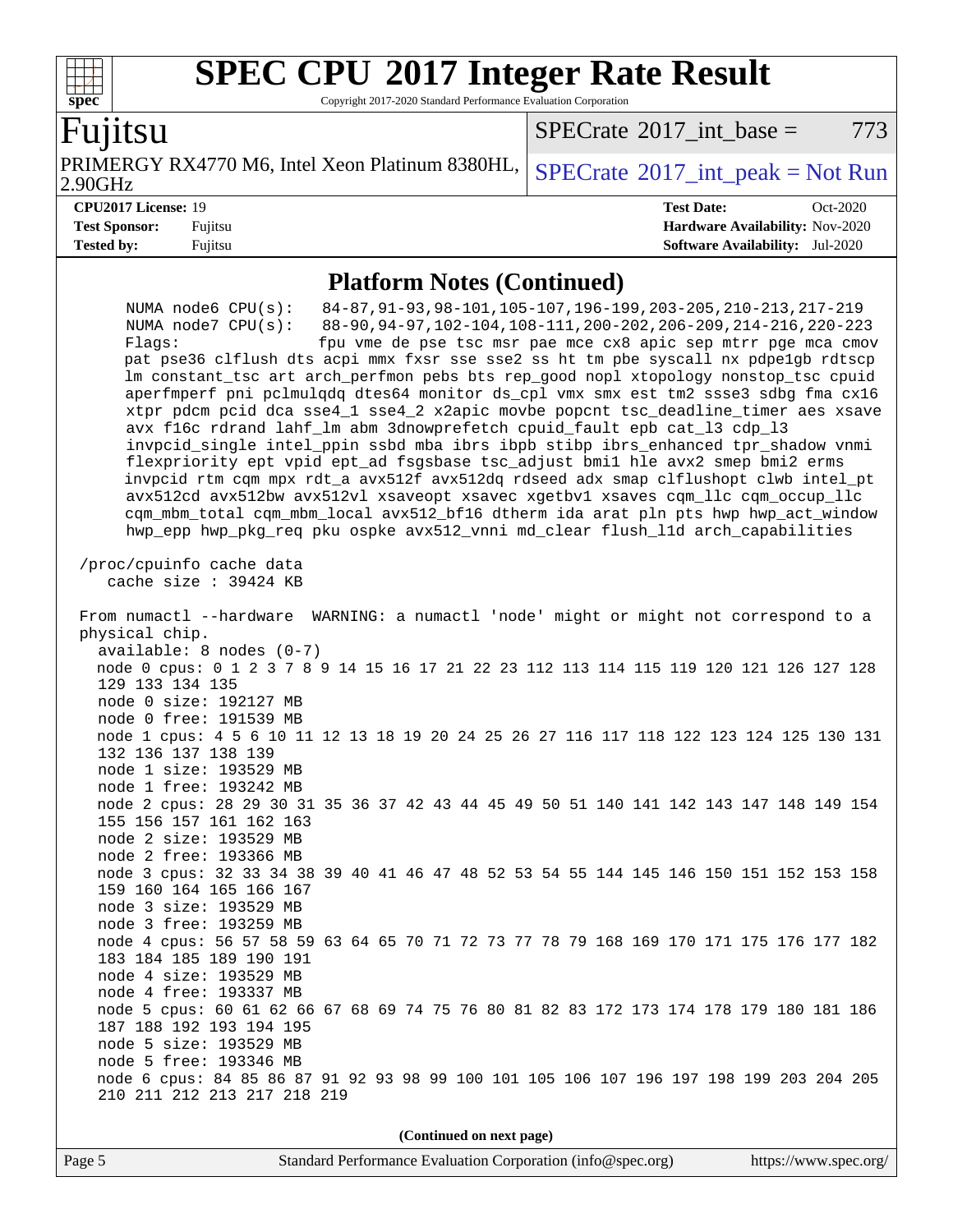Copyright 2017-2020 Standard Performance Evaluation Corporation

# Fujitsu

**[spec](http://www.spec.org/)**

 $+\ +$ 

2.90GHz PRIMERGY RX4770 M6, Intel Xeon Platinum 8380HL,  $SPECrate^{\circ}2017$  $SPECrate^{\circ}2017$  int peak = Not Run

[SPECrate](http://www.spec.org/auto/cpu2017/Docs/result-fields.html#SPECrate2017intbase)<sup>®</sup>2017 int base = 773

**[CPU2017 License:](http://www.spec.org/auto/cpu2017/Docs/result-fields.html#CPU2017License)** 19 **[Test Date:](http://www.spec.org/auto/cpu2017/Docs/result-fields.html#TestDate)** Oct-2020 **[Test Sponsor:](http://www.spec.org/auto/cpu2017/Docs/result-fields.html#TestSponsor)** Fujitsu **[Hardware Availability:](http://www.spec.org/auto/cpu2017/Docs/result-fields.html#HardwareAvailability)** Nov-2020 **[Tested by:](http://www.spec.org/auto/cpu2017/Docs/result-fields.html#Testedby)** Fujitsu **[Software Availability:](http://www.spec.org/auto/cpu2017/Docs/result-fields.html#SoftwareAvailability)** Jul-2020

### **[Platform Notes \(Continued\)](http://www.spec.org/auto/cpu2017/Docs/result-fields.html#PlatformNotes)**

 node 6 size: 193529 MB node 6 free: 193361 MB node 7 cpus: 88 89 90 94 95 96 97 102 103 104 108 109 110 111 200 201 202 206 207 208 209 214 215 216 220 221 222 223 node 7 size: 193268 MB node 7 free: 193070 MB node distances: node 0 1 2 3 4 5 6 7 0: 10 11 20 20 20 20 20 20 1: 11 10 20 20 20 20 20 20 2: 20 20 10 11 20 20 20 20 3: 20 20 11 10 20 20 20 20 4: 20 20 20 20 10 11 20 20 5: 20 20 20 20 11 10 20 20 6: 20 20 20 20 20 20 10 11 7: 20 20 20 20 20 20 11 10 From /proc/meminfo MemTotal: 1583689348 kB HugePages\_Total: 0 Hugepagesize: 2048 kB From /etc/\*release\* /etc/\*version\* os-release: NAME="SLES" VERSION="15-SP2" VERSION\_ID="15.2" PRETTY\_NAME="SUSE Linux Enterprise Server 15 SP2" ID="sles" ID\_LIKE="suse" ANSI\_COLOR="0;32" CPE\_NAME="cpe:/o:suse:sles:15:sp2" uname -a: Linux localhost 5.3.18-22-default #1 SMP Wed Jun 3 12:16:43 UTC 2020 (720aeba) x86\_64 x86\_64 x86\_64 GNU/Linux Kernel self-reported vulnerability status: itlb\_multihit: Not affected CVE-2018-3620 (L1 Terminal Fault): Not affected Microarchitectural Data Sampling: Not affected CVE-2017-5754 (Meltdown): Not affected CVE-2018-3639 (Speculative Store Bypass): Mitigation: Speculative Store Bypass disabled via prctl and seccomp CVE-2017-5753 (Spectre variant 1): Mitigation: usercopy/swapgs barriers and \_\_user pointer sanitization **(Continued on next page)**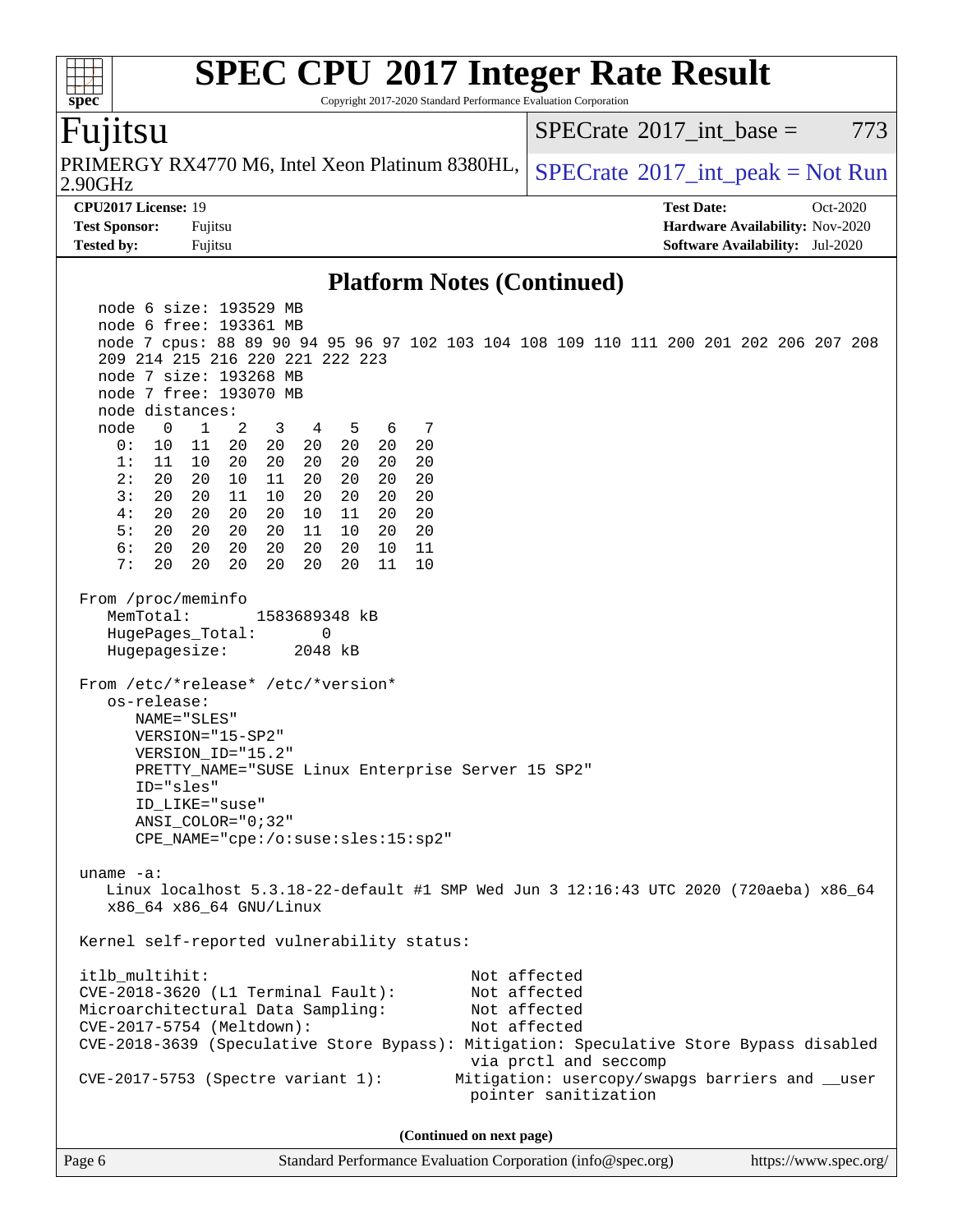Copyright 2017-2020 Standard Performance Evaluation Corporation

## Fujitsu

2.90GHz PRIMERGY RX4770 M6, Intel Xeon Platinum 8380HL,  $SPECrate^{\circ}2017\_int\_peak = Not Run$  $SPECrate^{\circ}2017\_int\_peak = Not Run$ 

[SPECrate](http://www.spec.org/auto/cpu2017/Docs/result-fields.html#SPECrate2017intbase)<sup>®</sup>2017 int base =  $773$ 

**[Tested by:](http://www.spec.org/auto/cpu2017/Docs/result-fields.html#Testedby)** Fujitsu **[Software Availability:](http://www.spec.org/auto/cpu2017/Docs/result-fields.html#SoftwareAvailability)** Jul-2020

**[CPU2017 License:](http://www.spec.org/auto/cpu2017/Docs/result-fields.html#CPU2017License)** 19 **[Test Date:](http://www.spec.org/auto/cpu2017/Docs/result-fields.html#TestDate)** Oct-2020 **[Test Sponsor:](http://www.spec.org/auto/cpu2017/Docs/result-fields.html#TestSponsor)** Fujitsu **[Hardware Availability:](http://www.spec.org/auto/cpu2017/Docs/result-fields.html#HardwareAvailability)** Nov-2020

### **[Platform Notes \(Continued\)](http://www.spec.org/auto/cpu2017/Docs/result-fields.html#PlatformNotes)**

 CVE-2017-5715 (Spectre variant 2): Mitigation: Enhanced IBRS, IBPB: conditional, RSB filling srbds: Not affected tsx\_async\_abort: run-level 3 Oct 17 11:45 SPEC is set to: /home/Benchmark/speccpu2017 Filesystem Type Size Used Avail Use% Mounted on /dev/sdb3 xfs 376G 53G 323G 15% /home From /sys/devices/virtual/dmi/id BIOS: FUJITSU V1.0.0.0 R1.1.1 for D3892-A1x 09/25/2020 Vendor: FUJITSU Product: PRIMERGY RX4770 M6 Product Family: SERVER Serial: MABTxxxxxx Additional information from dmidecode follows. WARNING: Use caution when you interpret this section. The 'dmidecode' program reads system data which is "intended to allow hardware to be accurately determined", but the intent may not be met, as there are frequent changes to hardware, firmware, and the "DMTF SMBIOS" standard. Memory:

48x Samsung M393A4K40DB3-CWE 32 GB 2 rank 3200

(End of data from sysinfo program)

## **[Compiler Version Notes](http://www.spec.org/auto/cpu2017/Docs/result-fields.html#CompilerVersionNotes)**

============================================================================== C | 500.perlbench r(base) 502.gcc r(base) 505.mcf r(base) | 525.x264\_r(base) 557.xz\_r(base) ------------------------------------------------------------------------------ Intel(R) C Compiler for applications running on Intel(R) 64, Version 2021.1 NextGen Build 20200304 Copyright (C) 1985-2020 Intel Corporation. All rights reserved. ------------------------------------------------------------------------------ ============================================================================== C++ | 520.omnetpp\_r(base) 523.xalancbmk\_r(base) 531.deepsjeng\_r(base) | 541.leela\_r(base) ------------------------------------------------------------------------------ Intel(R) C++ Compiler for applications running on Intel(R) 64, Version 2021.1 NextGen Build 20200304 Copyright (C) 1985-2020 Intel Corporation. All rights reserved. ------------------------------------------------------------------------------

**(Continued on next page)**

Page 7 Standard Performance Evaluation Corporation [\(info@spec.org\)](mailto:info@spec.org) <https://www.spec.org/>

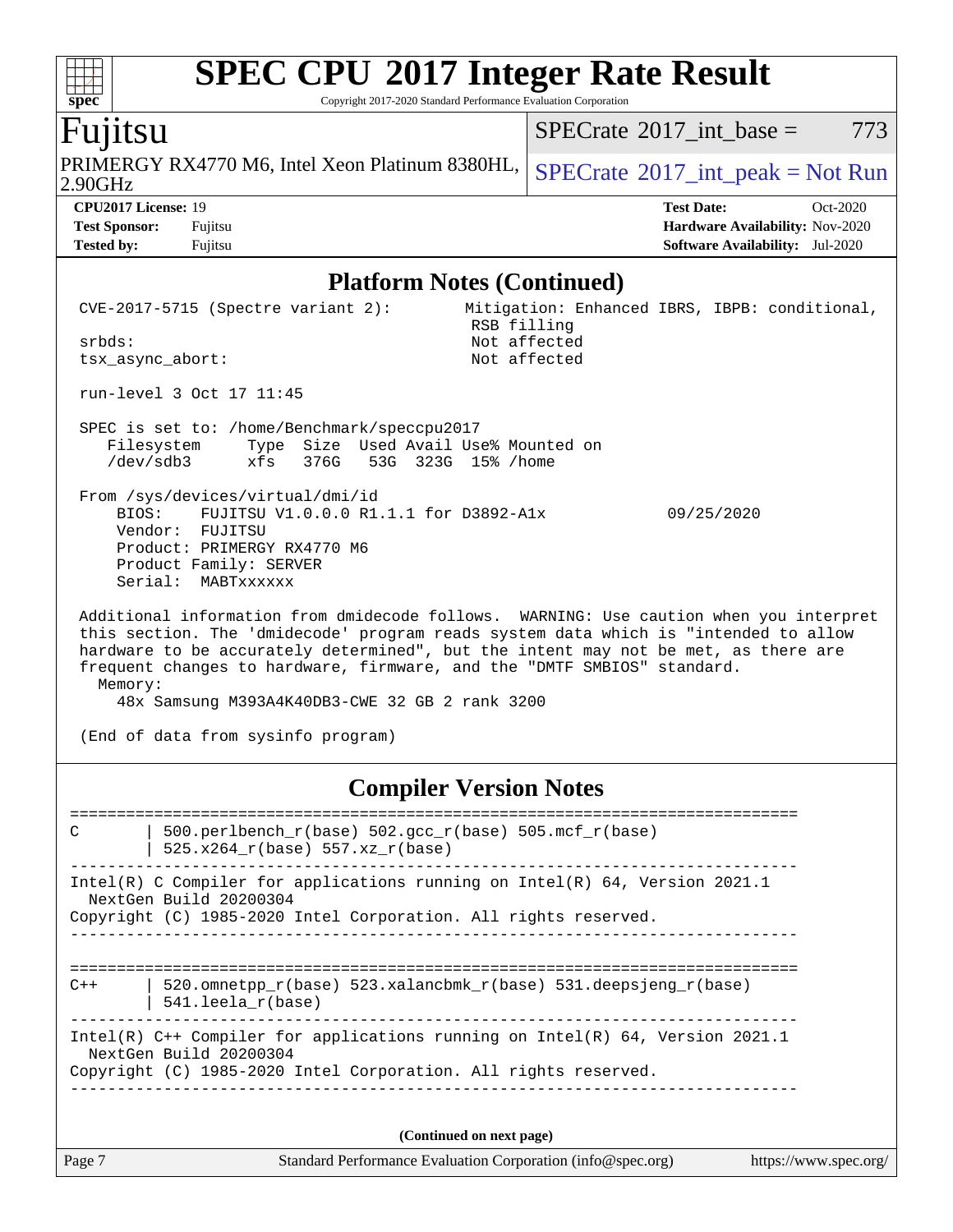Copyright 2017-2020 Standard Performance Evaluation Corporation

# Fujitsu

2.90GHz PRIMERGY RX4770 M6, Intel Xeon Platinum 8380HL,  $SPECrate^{\circ}2017\_int\_peak = Not Run$  $SPECrate^{\circ}2017\_int\_peak = Not Run$ 

[SPECrate](http://www.spec.org/auto/cpu2017/Docs/result-fields.html#SPECrate2017intbase)<sup>®</sup>2017 int base = 773

**[spec](http://www.spec.org/)**

**[CPU2017 License:](http://www.spec.org/auto/cpu2017/Docs/result-fields.html#CPU2017License)** 19 **[Test Date:](http://www.spec.org/auto/cpu2017/Docs/result-fields.html#TestDate)** Oct-2020 **[Test Sponsor:](http://www.spec.org/auto/cpu2017/Docs/result-fields.html#TestSponsor)** Fujitsu **[Hardware Availability:](http://www.spec.org/auto/cpu2017/Docs/result-fields.html#HardwareAvailability)** Nov-2020 **[Tested by:](http://www.spec.org/auto/cpu2017/Docs/result-fields.html#Testedby)** Fujitsu **[Software Availability:](http://www.spec.org/auto/cpu2017/Docs/result-fields.html#SoftwareAvailability)** Jul-2020

## **[Compiler Version Notes \(Continued\)](http://www.spec.org/auto/cpu2017/Docs/result-fields.html#CompilerVersionNotes)**

============================================================================== Fortran | 548.exchange2\_r(base) ------------------------------------------------------------------------------ Intel(R) Fortran Intel(R) 64 Compiler for applications running on Intel(R) 64, Version 19.1.1.217 Build 20200306 Copyright (C) 1985-2020 Intel Corporation. All rights reserved. ------------------------------------------------------------------------------

# **[Base Compiler Invocation](http://www.spec.org/auto/cpu2017/Docs/result-fields.html#BaseCompilerInvocation)**

[C benchmarks](http://www.spec.org/auto/cpu2017/Docs/result-fields.html#Cbenchmarks):  $i$ cc

[C++ benchmarks:](http://www.spec.org/auto/cpu2017/Docs/result-fields.html#CXXbenchmarks) [icpc](http://www.spec.org/cpu2017/results/res2020q4/cpu2017-20201013-24201.flags.html#user_CXXbase_intel_icpc_c510b6838c7f56d33e37e94d029a35b4a7bccf4766a728ee175e80a419847e808290a9b78be685c44ab727ea267ec2f070ec5dc83b407c0218cded6866a35d07)

[Fortran benchmarks](http://www.spec.org/auto/cpu2017/Docs/result-fields.html#Fortranbenchmarks): [ifort](http://www.spec.org/cpu2017/results/res2020q4/cpu2017-20201013-24201.flags.html#user_FCbase_intel_ifort_8111460550e3ca792625aed983ce982f94888b8b503583aa7ba2b8303487b4d8a21a13e7191a45c5fd58ff318f48f9492884d4413fa793fd88dd292cad7027ca)

# **[Base Portability Flags](http://www.spec.org/auto/cpu2017/Docs/result-fields.html#BasePortabilityFlags)**

 500.perlbench\_r: [-DSPEC\\_LP64](http://www.spec.org/cpu2017/results/res2020q4/cpu2017-20201013-24201.flags.html#b500.perlbench_r_basePORTABILITY_DSPEC_LP64) [-DSPEC\\_LINUX\\_X64](http://www.spec.org/cpu2017/results/res2020q4/cpu2017-20201013-24201.flags.html#b500.perlbench_r_baseCPORTABILITY_DSPEC_LINUX_X64) 502.gcc\_r: [-DSPEC\\_LP64](http://www.spec.org/cpu2017/results/res2020q4/cpu2017-20201013-24201.flags.html#suite_basePORTABILITY502_gcc_r_DSPEC_LP64) 505.mcf\_r: [-DSPEC\\_LP64](http://www.spec.org/cpu2017/results/res2020q4/cpu2017-20201013-24201.flags.html#suite_basePORTABILITY505_mcf_r_DSPEC_LP64) 520.omnetpp\_r: [-DSPEC\\_LP64](http://www.spec.org/cpu2017/results/res2020q4/cpu2017-20201013-24201.flags.html#suite_basePORTABILITY520_omnetpp_r_DSPEC_LP64) 523.xalancbmk\_r: [-DSPEC\\_LP64](http://www.spec.org/cpu2017/results/res2020q4/cpu2017-20201013-24201.flags.html#suite_basePORTABILITY523_xalancbmk_r_DSPEC_LP64) [-DSPEC\\_LINUX](http://www.spec.org/cpu2017/results/res2020q4/cpu2017-20201013-24201.flags.html#b523.xalancbmk_r_baseCXXPORTABILITY_DSPEC_LINUX) 525.x264\_r: [-DSPEC\\_LP64](http://www.spec.org/cpu2017/results/res2020q4/cpu2017-20201013-24201.flags.html#suite_basePORTABILITY525_x264_r_DSPEC_LP64) 531.deepsjeng\_r: [-DSPEC\\_LP64](http://www.spec.org/cpu2017/results/res2020q4/cpu2017-20201013-24201.flags.html#suite_basePORTABILITY531_deepsjeng_r_DSPEC_LP64) 541.leela\_r: [-DSPEC\\_LP64](http://www.spec.org/cpu2017/results/res2020q4/cpu2017-20201013-24201.flags.html#suite_basePORTABILITY541_leela_r_DSPEC_LP64) 548.exchange2\_r: [-DSPEC\\_LP64](http://www.spec.org/cpu2017/results/res2020q4/cpu2017-20201013-24201.flags.html#suite_basePORTABILITY548_exchange2_r_DSPEC_LP64) 557.xz\_r: [-DSPEC\\_LP64](http://www.spec.org/cpu2017/results/res2020q4/cpu2017-20201013-24201.flags.html#suite_basePORTABILITY557_xz_r_DSPEC_LP64)

# **[Base Optimization Flags](http://www.spec.org/auto/cpu2017/Docs/result-fields.html#BaseOptimizationFlags)**

### [C benchmarks](http://www.spec.org/auto/cpu2017/Docs/result-fields.html#Cbenchmarks):

[-m64](http://www.spec.org/cpu2017/results/res2020q4/cpu2017-20201013-24201.flags.html#user_CCbase_m64-icc) [-qnextgen](http://www.spec.org/cpu2017/results/res2020q4/cpu2017-20201013-24201.flags.html#user_CCbase_f-qnextgen) [-std=c11](http://www.spec.org/cpu2017/results/res2020q4/cpu2017-20201013-24201.flags.html#user_CCbase_std-icc-std_0e1c27790398a4642dfca32ffe6c27b5796f9c2d2676156f2e42c9c44eaad0c049b1cdb667a270c34d979996257aeb8fc440bfb01818dbc9357bd9d174cb8524) [-Wl,-plugin-opt=-x86-branches-within-32B-boundaries](http://www.spec.org/cpu2017/results/res2020q4/cpu2017-20201013-24201.flags.html#user_CCbase_f-x86-branches-within-32B-boundaries_0098b4e4317ae60947b7b728078a624952a08ac37a3c797dfb4ffeb399e0c61a9dd0f2f44ce917e9361fb9076ccb15e7824594512dd315205382d84209e912f3) [-Wl,-z,muldefs](http://www.spec.org/cpu2017/results/res2020q4/cpu2017-20201013-24201.flags.html#user_CCbase_link_force_multiple1_b4cbdb97b34bdee9ceefcfe54f4c8ea74255f0b02a4b23e853cdb0e18eb4525ac79b5a88067c842dd0ee6996c24547a27a4b99331201badda8798ef8a743f577) [-xCORE-AVX512](http://www.spec.org/cpu2017/results/res2020q4/cpu2017-20201013-24201.flags.html#user_CCbase_f-xCORE-AVX512) [-O3](http://www.spec.org/cpu2017/results/res2020q4/cpu2017-20201013-24201.flags.html#user_CCbase_f-O3) [-ffast-math](http://www.spec.org/cpu2017/results/res2020q4/cpu2017-20201013-24201.flags.html#user_CCbase_f-ffast-math) [-flto](http://www.spec.org/cpu2017/results/res2020q4/cpu2017-20201013-24201.flags.html#user_CCbase_f-flto) [-mfpmath=sse](http://www.spec.org/cpu2017/results/res2020q4/cpu2017-20201013-24201.flags.html#user_CCbase_f-mfpmath_70eb8fac26bde974f8ab713bc9086c5621c0b8d2f6c86f38af0bd7062540daf19db5f3a066d8c6684be05d84c9b6322eb3b5be6619d967835195b93d6c02afa1) [-funroll-loops](http://www.spec.org/cpu2017/results/res2020q4/cpu2017-20201013-24201.flags.html#user_CCbase_f-funroll-loops) [-fuse-ld=gold](http://www.spec.org/cpu2017/results/res2020q4/cpu2017-20201013-24201.flags.html#user_CCbase_f-fuse-ld_920b3586e2b8c6e0748b9c84fa9b744736ba725a32cab14ad8f3d4ad28eecb2f59d1144823d2e17006539a88734fe1fc08fc3035f7676166309105a78aaabc32) [-qopt-mem-layout-trans=4](http://www.spec.org/cpu2017/results/res2020q4/cpu2017-20201013-24201.flags.html#user_CCbase_f-qopt-mem-layout-trans_fa39e755916c150a61361b7846f310bcdf6f04e385ef281cadf3647acec3f0ae266d1a1d22d972a7087a248fd4e6ca390a3634700869573d231a252c784941a8) [-L/usr/local/IntelCompiler19/compilers\\_and\\_libraries\\_2020.1.217/linux/compiler/lib/intel64\\_lin](http://www.spec.org/cpu2017/results/res2020q4/cpu2017-20201013-24201.flags.html#user_CCbase_linkpath_2cb6f503891ebf8baee7515f4e7d4ec1217444d1d05903cc0091ac4158de400651d2b2313a9fa414cb8a8f0e16ab029634f5c6db340f400369c190d4db8a54a0)

**(Continued on next page)**

| Page 8 | Standard Performance Evaluation Corporation (info@spec.org) | https://www.spec.org/ |
|--------|-------------------------------------------------------------|-----------------------|
|        |                                                             |                       |